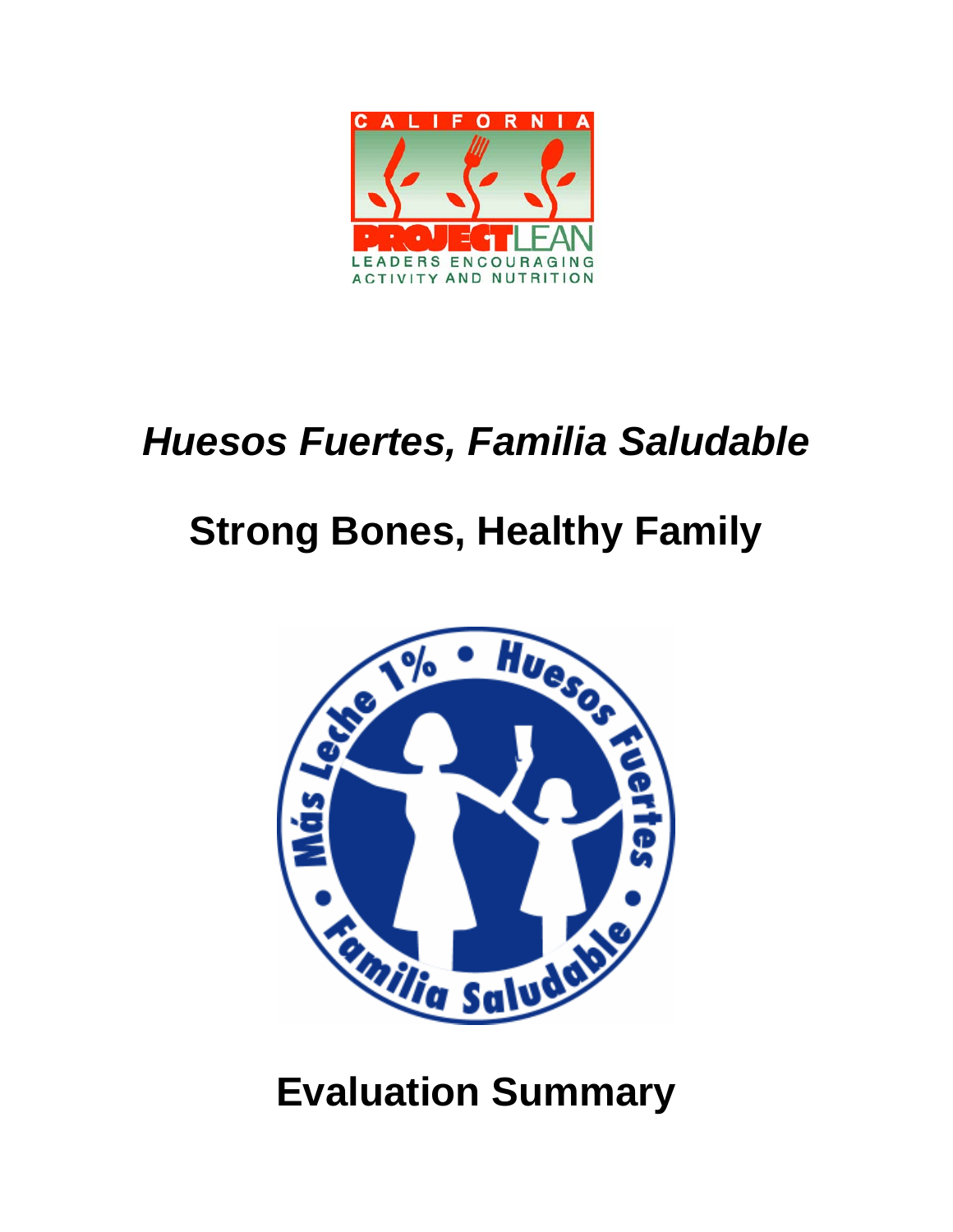## **Introduction**

California Project LEAN (Leaders Encouraging Activity and Nutrition) (CPL) developed the *Huesos Fuertes, Familia Saludable (Strong Bones, Healthy Family)* intervention to address bone health among Latino women and their families. A social marketing approach was used to develop and implement the project, which began in 2000 and ended in 2006 in the following communities: Escondido, Fresno, San Bernardino, and Santa Ana. The intervention was developed based on formative research, which included a literature review, key informant interviews, focus groups, and an environmental scan of bone health campaigns. Some of the key findings from the formative research that guided the development of the intervention included:

- Prevalence of osteoporosis among Mexican-American women is 16%
- Mexican American adult females are approximately 200-300 milligrams short of the Dietary Reference Intake for calcium, equivalent to about one 8-oz. glass of milk.
- Less acculturated Mexican-American mothers are the gatekeepers for their family's health and are highly motivated to improve their family's health.
- The biggest barrier to drinking 1% low-fat milk reported by Latino mothers from focus groups was taste of 1% low-fat milk, and the perception that it was watered down and less nutritious.

All the intervention materials were developed in Spanish and were field tested with the target audience. The materials included radio/TV commercials, a brochure, and a four-lesson curriculum. The *Huesos Fuertes, Familia Saludable* targeted low-income Latino mothers with school-aged children with the primary behavioral objective of increasing their consumption of 1% (low-fat) milk by one extra 8-ounce serving each day. The intervention utilized two strategies:

- 1) The *marketing component* used paid Spanish-language radio and television commercials (30 and 60 second spots), community events and grocery store demonstrations to motivate Latino families to drink more 1% milk and increase their consumption of other calcium rich foods. This component was evaluated via intercept surveys.
- 2) The *promotora component* used promotoras (community health workers) to conduct classes with family members, friends, neighbors, and other Latino women in their communities. CPL developed a four-lesson promotora curriculum that covered topics such as bone health, osteoporosis, sources of calcium, physical activity, and overcoming barriers. This component was evaluated via matched pre and post self-administered surveys. The marketing component was also aimed at promotora class participants.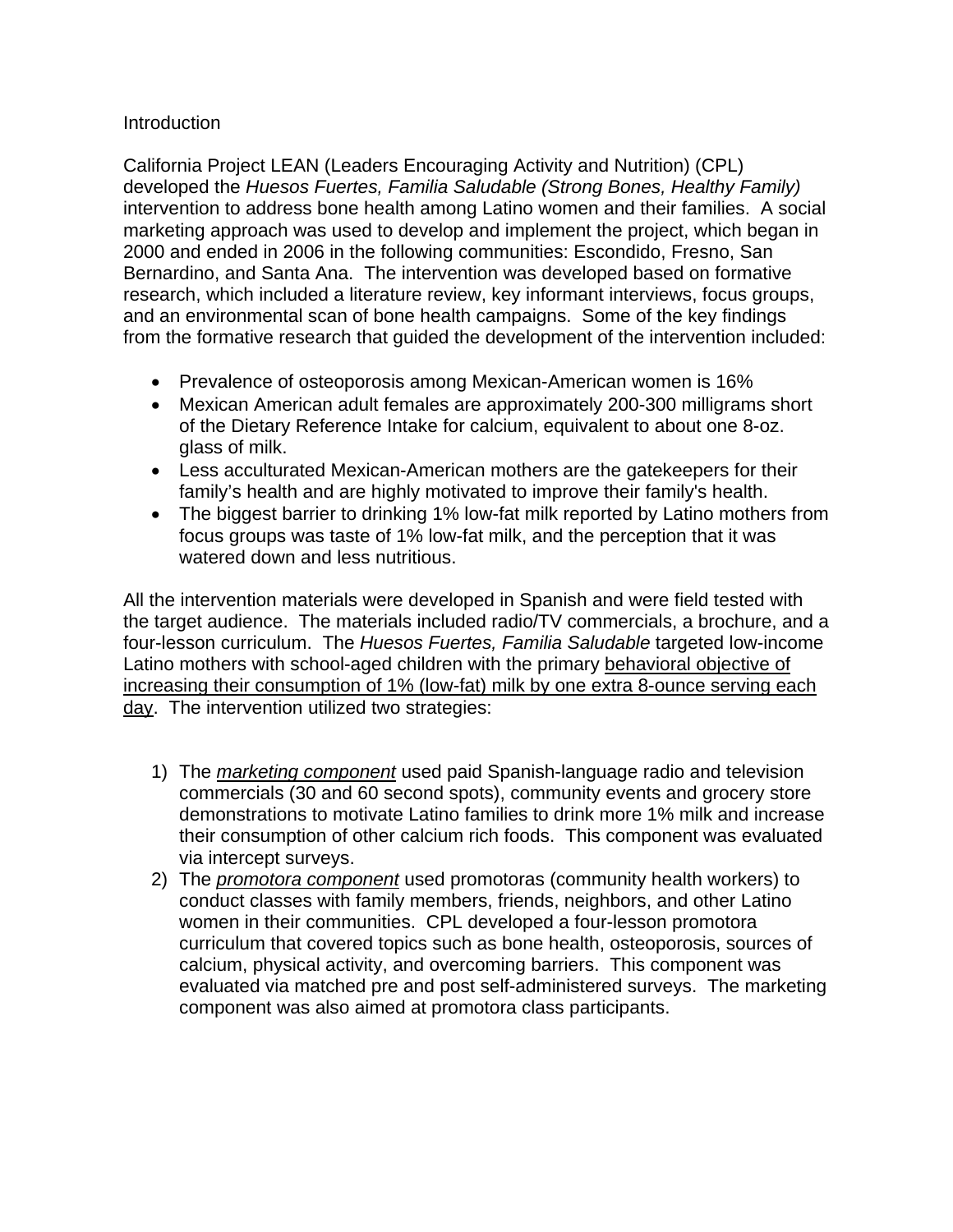## **Methods**

The target audience for this intervention included milk consuming, low-income, predominantly Spanish-speaking Latino mothers between the ages of 18 and 55. Data collection was conducted in two ways. To evaluate behavior change as a result of exposure to the marketing component alone, intercept surveys were collected from members of the general target audience (as defined above). Local contractors identified areas predominantly frequented by members of the target audience, and during the month before the campaign began, interviewers were posted at these locations and randomly interviewed those who appeared to qualify. A set of screening questions were asked to qualify survey participants. After the campaign ended each year (4 – 6 months later), interviewers returned to these same locations to collect post campaign surveys in the same manner. The pre and post campaign surveys were then compared to determine whether the responses had changed. Data were analyzed to determine whether any changes in responses were due to exposure to the campaign.

Promotora participants were also surveyed during the intervention. Before the start of Session One and at the conclusion of Session Four, promotora class participants were asked to complete a survey similar to the marketing intercept survey. These surveys were then matched with the same pre survey, and compared to the person's post survey. Statistical analyses were used to determine whether any changes observed were due to participation in the promotora classes.

Intercept surveys and promotora surveys were collected in 2001 (pilot year), 2002, 2003, and 2004 (promotora survey only), and in 2005 and 2006, a customer satisfaction survey was collected from participants attending the promotora classes.

## Results

Overall, the *Huesos Fuertes, Familia Saludable* project demonstrated positive evaluation results not only in achieving the behavioral objective, but also in increasing consumption of 1% low-fat milk and reducing whole milk consumption throughout the intervention years. This report highlights overall evaluation results from 2001 – 2004 plus qualitative feedback from class participants in 2005 and 2006.

## *Did the amount of milk consumed change?*

Results from the intercept surveys (measuring those exposed only to the marketing components, not the classes) collected from 2001-2003 showed no significant difference in the number of glasses of milk reported consumed at pre vs. post. Table 1 shows data from the 2003 intercept survey.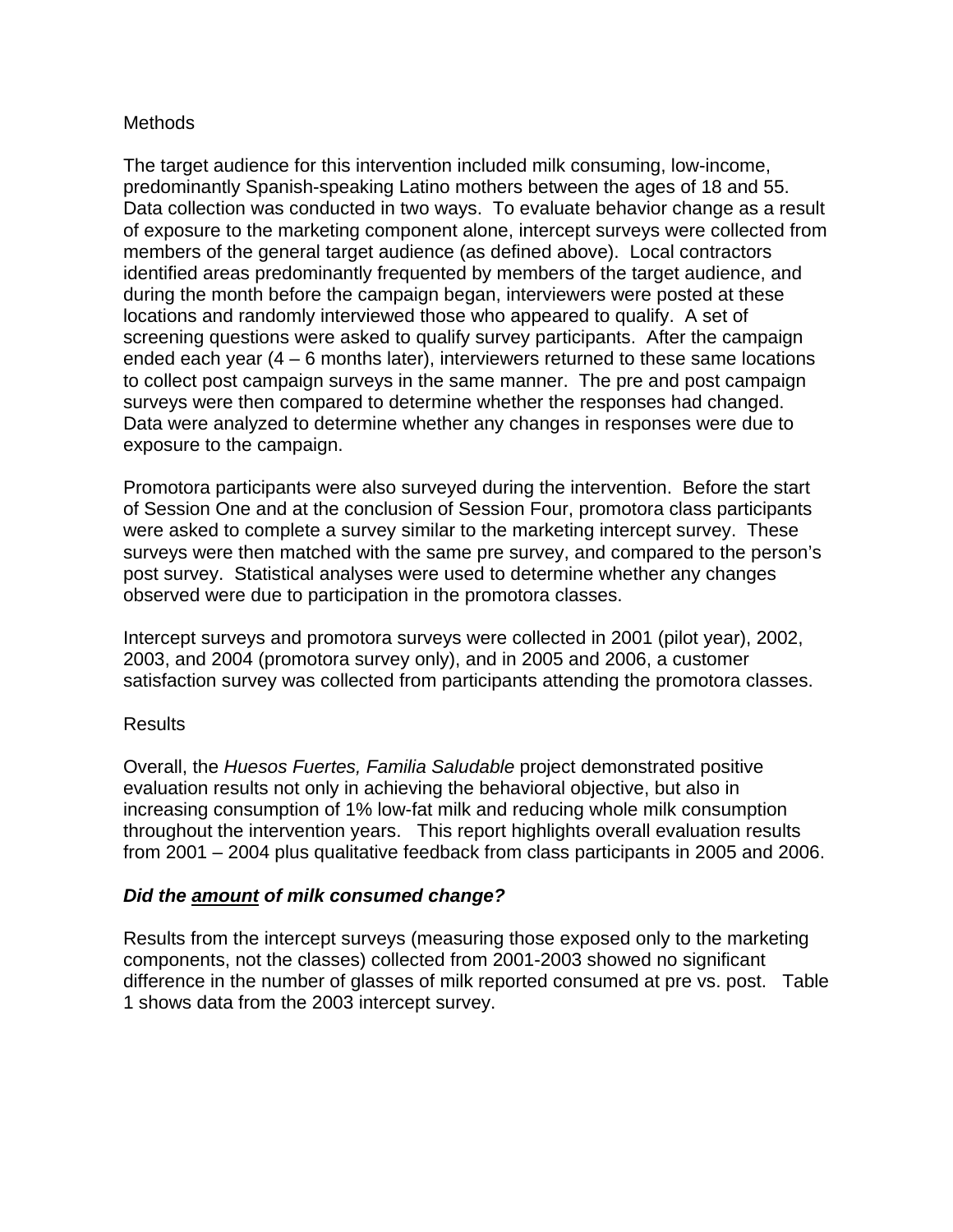| Table 1                                                       |
|---------------------------------------------------------------|
| "How many glasses of milk (8-oz.) did you consume yesterday?" |
| All Regions Combined                                          |
| 2003                                                          |

| <b>Survey Time</b>   | N   | Mean Number   Standard<br>Glasses of Milk   Deviation   Difference |      | Mean   |
|----------------------|-----|--------------------------------------------------------------------|------|--------|
| April 2003   827     |     | 1.85                                                               | 1.18 | .05875 |
| September 2003       | 871 | 1.91                                                               | 1.26 |        |
| $\ddot{\phantom{0}}$ | ດດ⊿ |                                                                    |      |        |

t-score = .993, p = .321

However, there was a significant difference in the amount of milk that promotora class participants reported consuming after attending the four classes during each of the intervention years (2002-2004). Table 2 shows data from the 2004 promotora survey.

| Table 2                                                       |
|---------------------------------------------------------------|
| "How many glasses of milk (8-oz.) did you consume yesterday?" |
| All Regions Combined                                          |
| 2004                                                          |

|            | Mean Number   Standard |     | Mean                                     |
|------------|------------------------|-----|------------------------------------------|
|            |                        |     |                                          |
| Pre   451  | 1.53                   | .94 | .8742                                    |
| Post   451 | 2.40                   | .94 |                                          |
|            | N                      |     | Glasses of Milk   Deviation   Difference |

 $t-score = 19.625, p = .000$ 

## *Did the type of milk consumed change?*

There was a significant difference in the distribution of the type of milk consumed by individuals who responded yes to the question that asked about the amount of milk consumed both in the intercept-survey (marketing-only) and the promotora survey each campaign year from 2002-2004 (Figure 1). Note for the intercept survey, there was no significant difference noted in the pilot year 2001. Additionally, the intercept survey was not conducted in 2004.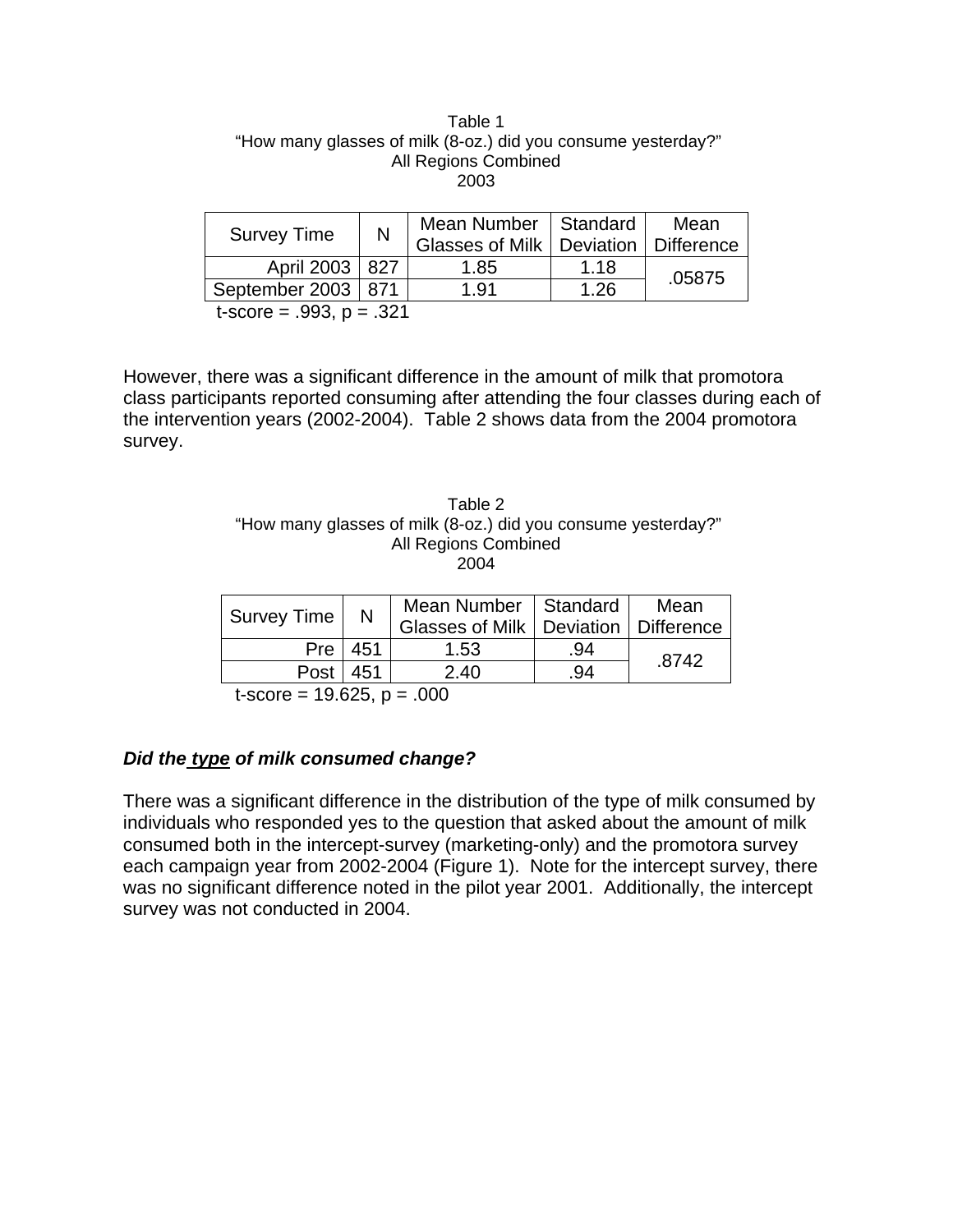#### Figure 1



**California Bone Health Compaign - Intercept Survey Type of Milk Consumed Yesterday (Q1a) Multi-Year Pre/Post Comparison 2001, 2002, and 2003**

The promotora survey respondents showed the greatest increase in the distribution of the type of milk consumed with 2003 and 2004 showing the greatest change in 1% milk consumption at pre vs. post (57.0% and 60.5% respectively), as well as a significant drop in whole milk consumption.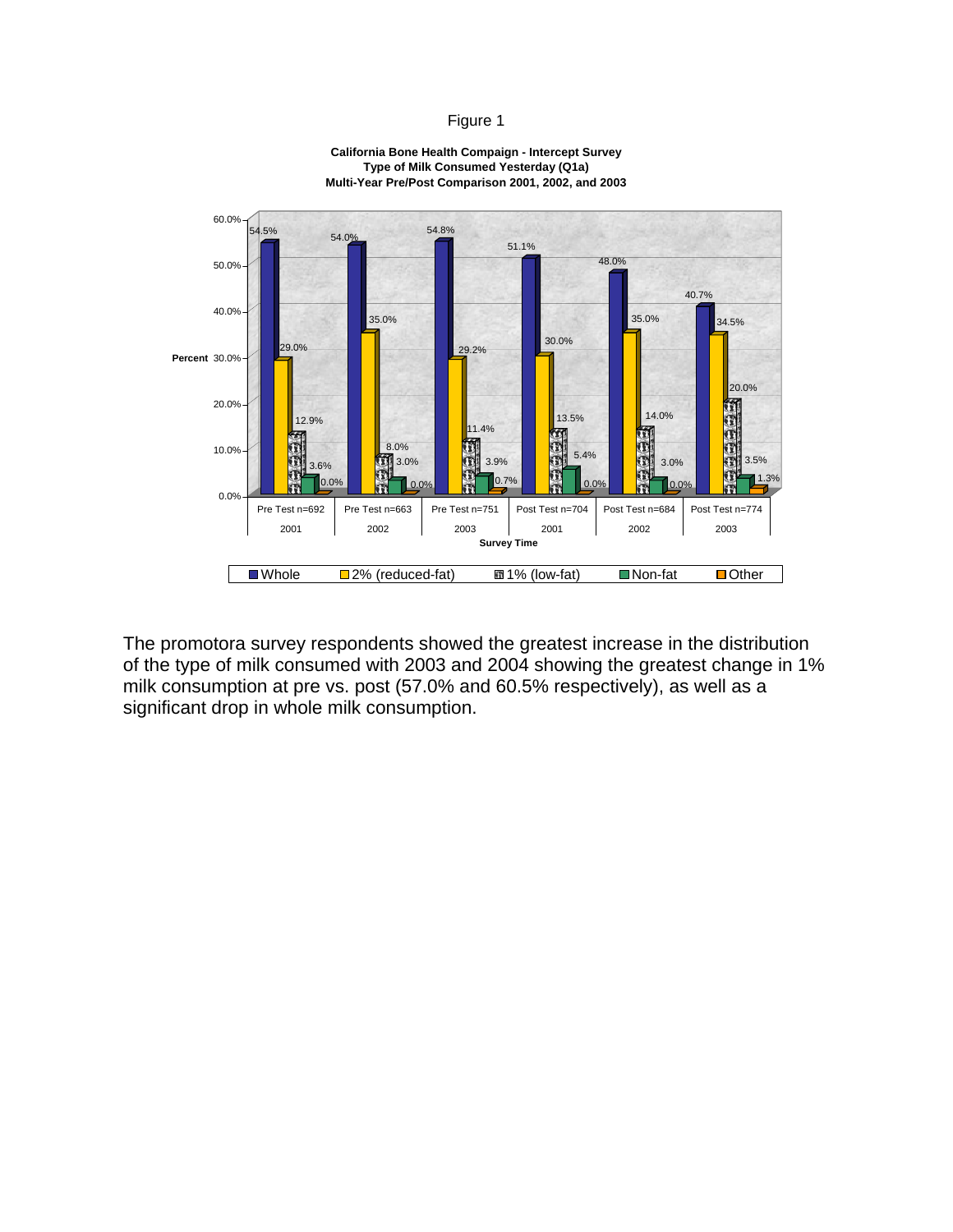### Figure 2



#### **California Bone Health Compaign - Promotora Survey Type of Milk Consumed Yesterday (Q1a) Multi-Year Pre/Post Comparison 2002, 2003, and 2004**

### *Is the taste of 1% milk acceptable to you?*

Formative research data from the target audience revealed that the taste of 1% milk was a barrier to consuming it instead of whole milk. In 2004, participants who participated in the promotora classes were asked their opinion about the taste of 1% milk. Significantly more participants found the taste of 1% milk acceptable at post test.

> Table 3 "The taste of 1% milk is acceptable to you." Response Choices 1 (Agree) or 0 (Disagree) All Regions Combined 2004

| <b>Pre</b> | Post    |       |                                      |         |
|------------|---------|-------|--------------------------------------|---------|
| % Agree    | % Agree |       | % Change   Chi-Square   df   p value |         |
| 'n         |         |       |                                      |         |
| 44.3%      | 88.8%   | 44.5% | 226.223                              |         |
| (222)      | (454)   |       |                                      | $.000*$ |

\*Significant at p<.05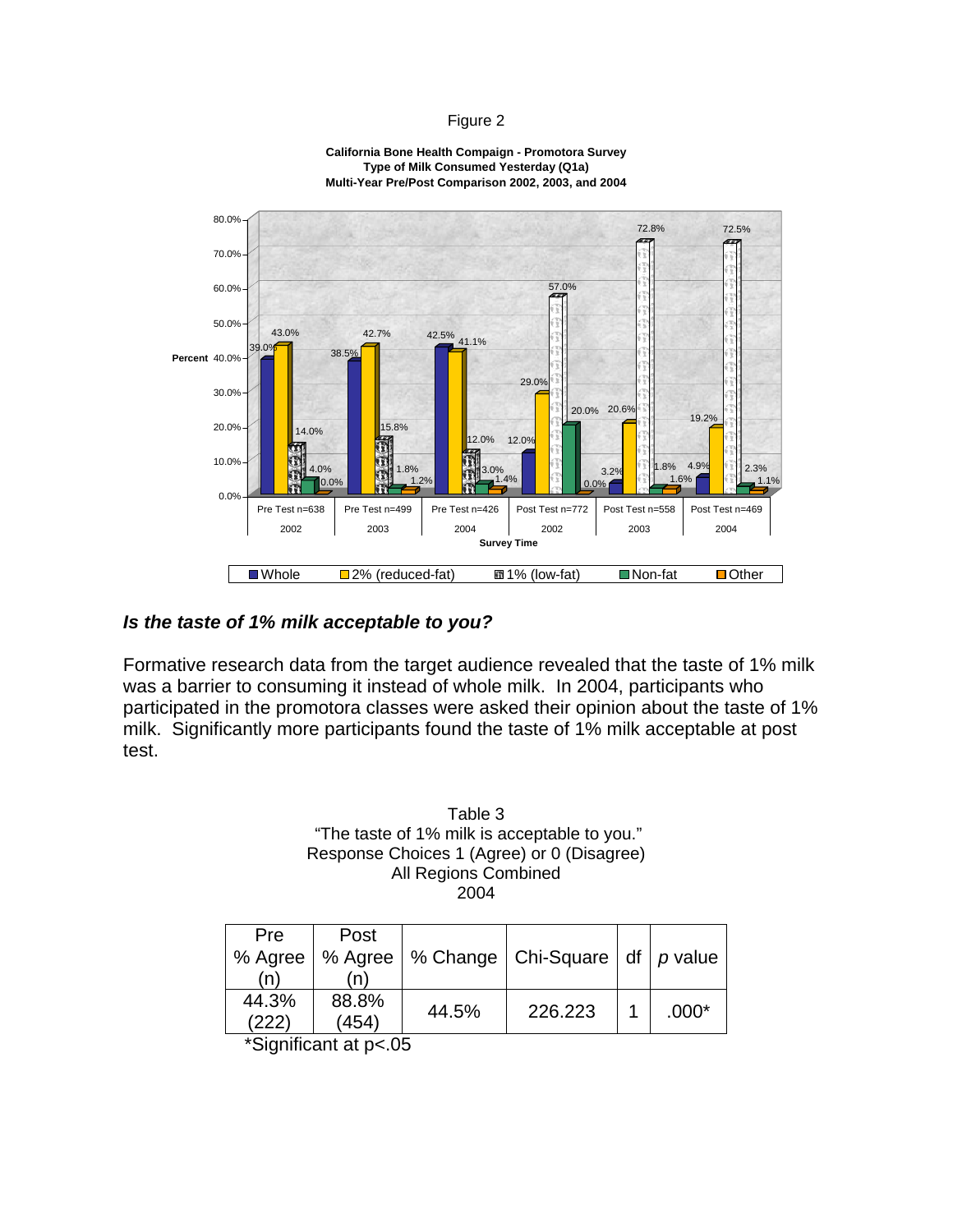## *Did the campaign components have an impact on efforts to consume more milk?*

Participants who reported recently making an effort to consume more milk were asked to identify whether any specific campaign components could explain why they made this effort during the 2004 intervention. Figure 3 shows that attending the *Huesos Fuertes, Familia Saludable (Strong Bones, Healthy Family* ) class, the campaign brochure, attending a community event, or participating in grocery store food demonstrations appeared to have had the greatest impact on efforts to increase intake of milk.



Figure 3

## *Did recognition of the campaign name and logo change?*

Class participants were asked whether they had recently heard any information about the *Huesos Fuertes, Familia Saludable (Strong Bones, Healthy Family)* campaign or seen the campaign logo in 2004. Responses are detailed in Table 4. There was a significant increase in the number of participants who reported they had heard information about the campaign or seen the campaign logo.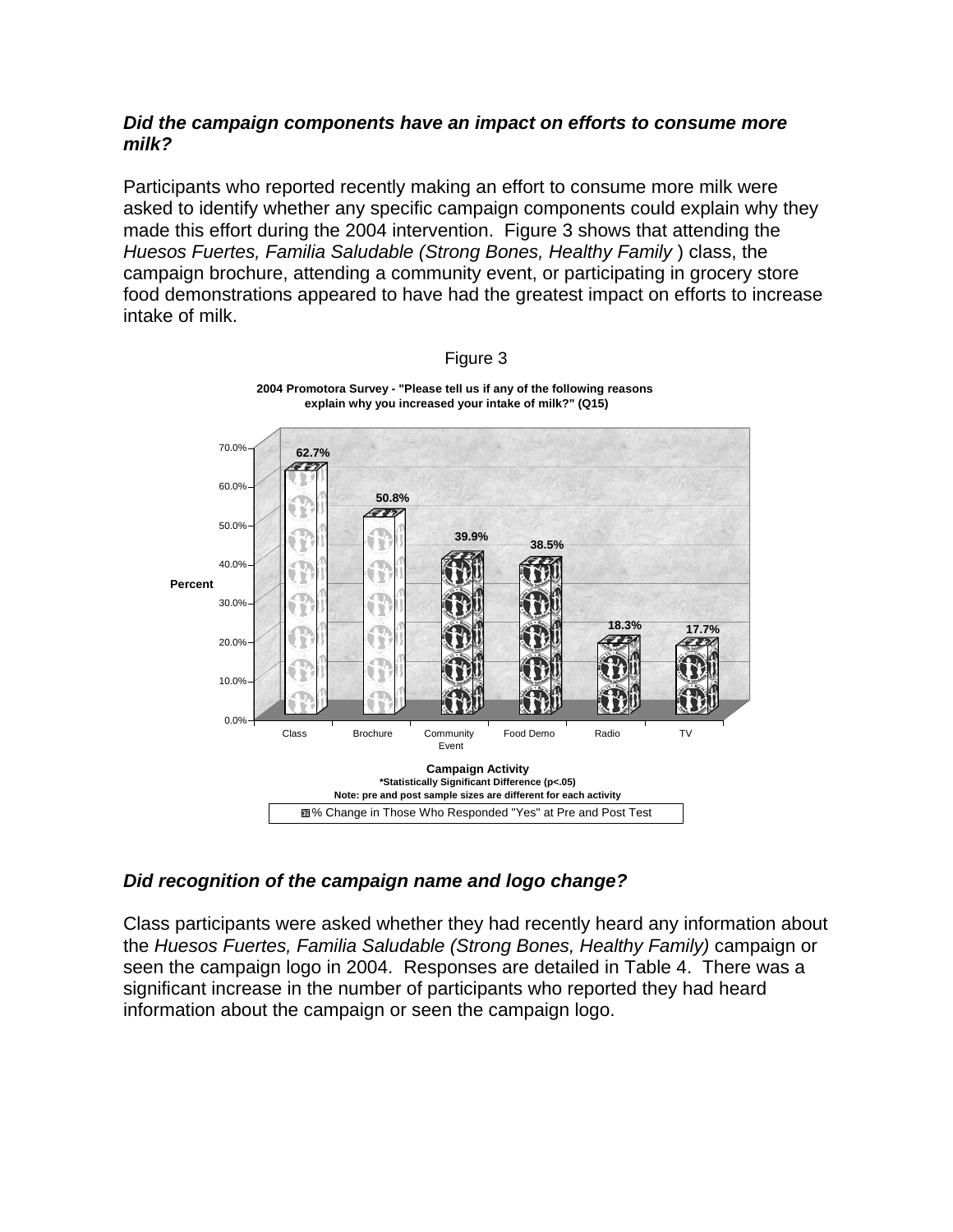### Table 4 Recognition of Campaign Name and Logo All Regions Combined 2004

| Question                                                                                           | Pre<br>% Yes<br>(n) | Post<br>% Yes<br>(n) | %<br>Change | Chi-<br>Square | df | value |
|----------------------------------------------------------------------------------------------------|---------------------|----------------------|-------------|----------------|----|-------|
| Q11 Have you recently heard any<br>information about the Strong Bones,<br>Healthy Family campaign? | 34.1%<br>(172)      | 96.7%<br>(493)       | 62.6%       | 440.238        |    | .000* |
| $\frac{1}{2}$ Q12 Have you recently seen this logo?                                                | 28.1%<br>(141)      | 94.7%<br>(479)       | 66.5%       | 470.786        |    | .000* |

\*Significant at p<.05

Participants who said they had heard about the campaign or seen the logo were also asked to identify from where they recognized it. These responses are detailed in Table 5. Community events, grocery store demonstrations, and brochures had the greatest impact on recognition of the campaign name and/or logo.

> Table 5 Q13 "Please tell us where you saw this logo or heard information about the *Strong Bones, Healthy Family* campaign." All Regions Combined 2004

| Activity                     | <b>Pre</b><br>% Yes<br>(n) | Post<br>% Yes<br>(n) | % Change | Chi-Square | df | p value |
|------------------------------|----------------------------|----------------------|----------|------------|----|---------|
| <b>Community Event</b>       | 39.1%<br>34)               | 72.4%<br>(142)       | 33.3%    | 28.532     | 1  | $.000*$ |
| <b>Grocery Store Demo</b>    | 51.1%<br>47)               | 82.2%<br>(222)       | 31.1%    | 34.844     | 1  | $.000*$ |
| <b>Brochure</b>              | 63.7%<br>(65)              | 94.7%<br>(358)       | 31.0%    | 73.685     | 1  | $.000*$ |
| Family/Friend                | 41.9%<br>(36)              | 69.1%<br>(125)       | 27.2%    | 18.018     | 1  | $.000*$ |
| <b>Church Event/Activity</b> | 23.5%<br>(20)              | 37.8%<br>(56)        | 14.3%    | 5.029      | 1  | $.025*$ |
| TV                           | 78.0%<br>(110)             | 83.4%<br>(246)       | 5.4%     | 1.840      | 1  | .175    |
| Newspaper                    | 17.3%<br>(13)              | 21.0%<br>(25)        | 3.7%     | .394       | 1  | .530    |
| Radio                        | 59.8%<br>64)               | 60.5%<br>(101)       | 0.7%     | .012       | 1  | .913    |

\*Significant at p<.05